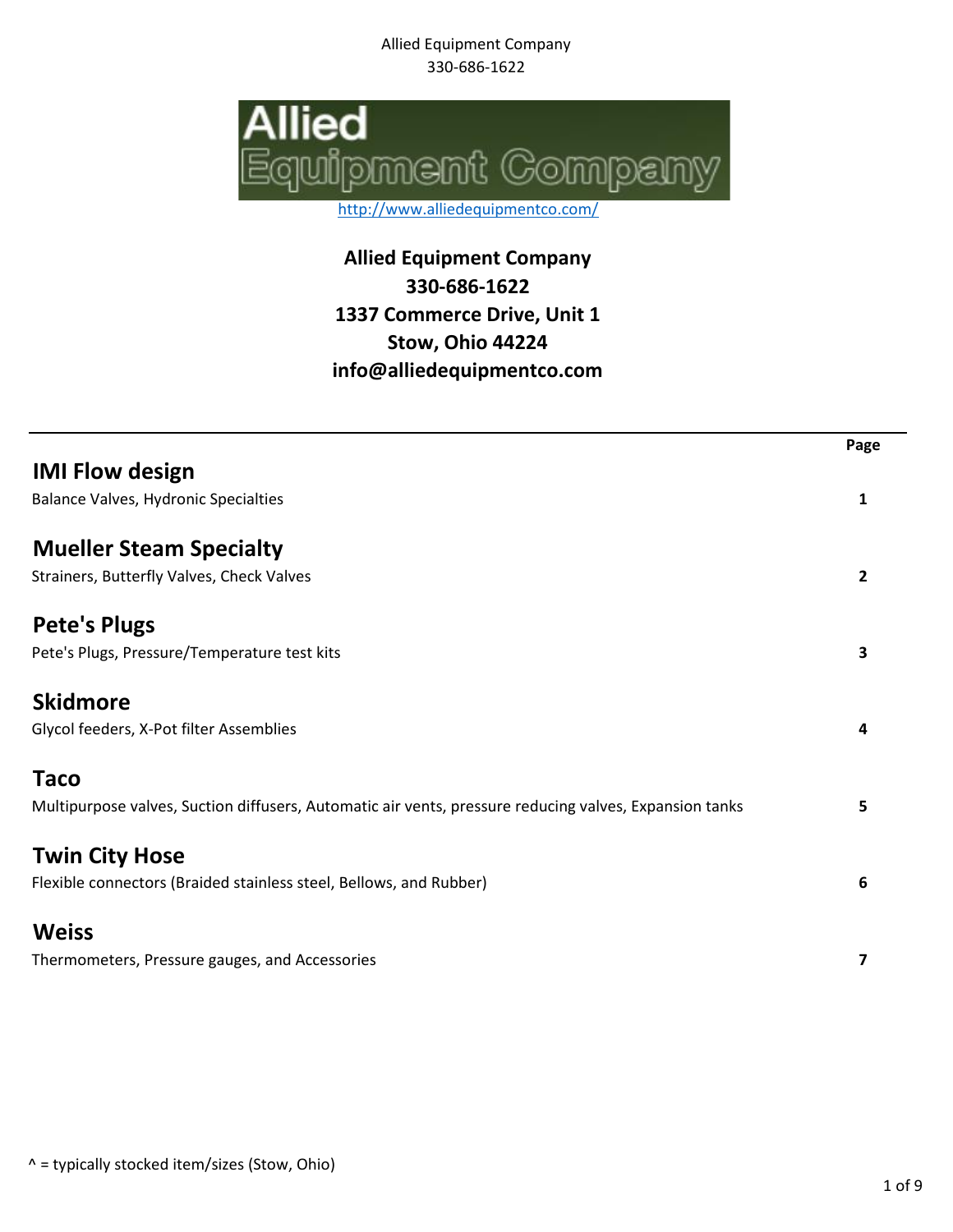

# **Allied**<br>Equipment Company

#### <https://www.imiflowdesign.com/e-catalog/>

| <b>NPT Automatic balancing valves</b>                     | <b>Automatic balancing valves</b>                           |
|-----------------------------------------------------------|-------------------------------------------------------------|
| AC(R)- combination automatic balancing/shutoff valve with | WB- Wafer style combination automatic balancing/butterfly   |
| PT ports and integral union                               | shutoff valve with extended PT ports                        |
| Available sizes:                                          | Available sizes:                                            |
| •1/2"<br>$•1 - 1/4"$                                      | $•2-1/2"$<br>•5"                                            |
| •3/4"<br>$•1-1/2"$                                        | •3"<br>•6"                                                  |
| •2"<br>•1"                                                | •4"<br>•8"                                                  |
|                                                           | •up to 16"                                                  |
|                                                           |                                                             |
| <b>NPT Manual balancing valves</b>                        | <b>Flanged Manual balancing valves</b>                      |
| UA- combination manual balancing/shutoff valve with PT    | AF- Flanged combination manual balancing/butterfly shutoff  |
| ports and integral union                                  | valve with extended PT ports                                |
| Available sizes:                                          | Available sizes:                                            |
| •1/2"<br>$•1-1/4"$                                        | $•2 - 1/2"$<br>•5"                                          |
| •3/4"<br>$•1-1/2"$                                        | •3"<br>•6"                                                  |
| •1"<br>•2"                                                | •4"<br>•8"                                                  |
|                                                           | •up to 16"                                                  |
| *UAZ-Lead Free option available for potable water*        | $^{\circ}2 - 1/2" - 6"$                                     |
| ^All sizes                                                |                                                             |
| <b>NPT Union (UP)</b>                                     | (AG) Grooved                                                |
| Available sizes:                                          | connection option                                           |
| •1/2"<br>$•1-1/4"$                                        |                                                             |
| •3/4"<br>$•1-1/2"$                                        |                                                             |
| •2"<br>•1"                                                | <b>Flanged Y-Strainer</b>                                   |
| *shown with optional                                      | CY - Flanged combination Y-strainer/butterfly shutoff valve |
| PT ports                                                  | with hose end adapter                                       |
| ^All sizes                                                | Available sizes:                                            |
| <b>NPT Lead-Free Automatic Balancing Valves (ICSS)</b>    | $•2 - 1/2"$<br>•5"                                          |
| Available sizes:                                          | •3"<br>•6"                                                  |
| •1/2"                                                     | •4"<br>•8"                                                  |
| •3/4"                                                     |                                                             |
|                                                           |                                                             |
| ^All sizes                                                |                                                             |
| <b>NPT Y-Strainers</b>                                    | <b>NPT Shut-off ball valves</b>                             |
| YC(R)- combination Y-strainer/shutoff valve               | <b>UB-</b> Shutoff ball valve                               |
| Available sizes:                                          | Available sizes:                                            |
| •1/2"<br>$•1 - 1/4"$                                      | •1/2"<br>$•1 - 1/4"$                                        |
| •3/4"<br>$•1-1/2"$                                        | •3/4"<br>$•1 - 1/2"$                                        |
| •1"<br>•2"                                                | •2"<br>•1"                                                  |
| *shown w/ optional PT                                     | *shown w/ optional PT                                       |
| ports and drain                                           | ports and drain                                             |
| ^All sizes                                                | ^All sizes                                                  |
|                                                           |                                                             |

^ = typically stocked item/sizes (Stow, Ohio)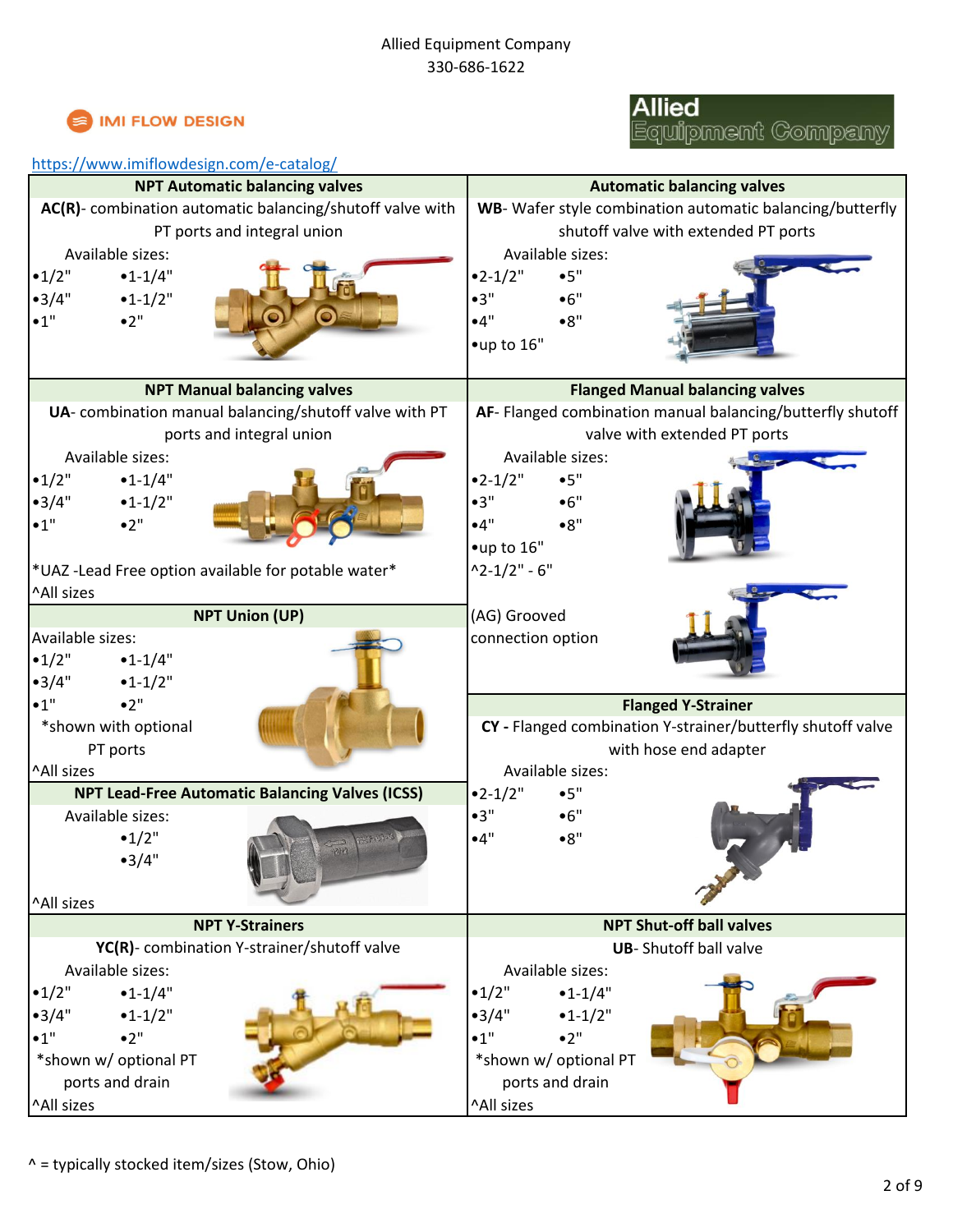#### Allied Equipment Company 330-686-1622





|                                         | https://www.watts.com/product-directory |                                         |                                    |                            |                                              |  |
|-----------------------------------------|-----------------------------------------|-----------------------------------------|------------------------------------|----------------------------|----------------------------------------------|--|
| <b>NPT Y-Strainers</b>                  |                                         |                                         |                                    | <b>Flanged Y-Strainers</b> |                                              |  |
| 11M - Cast iron NPT y-strainer          |                                         |                                         | 758 - Cast Iron flanged y-strainer |                            |                                              |  |
|                                         | Available sizes:                        |                                         |                                    | Available sizes:           |                                              |  |
| •1/2"                                   | $•1 - 1/4"$                             |                                         | $•2 - 1/2"$                        | •5"                        |                                              |  |
| •3/4"                                   | $•1-1/2"$                               |                                         | •3"                                | •6"                        |                                              |  |
| $\bullet$ 1"                            | •2"                                     |                                         | •4"                                | •8"                        |                                              |  |
|                                         |                                         |                                         | $•$ up to $16"$                    |                            |                                              |  |
|                                         |                                         |                                         | $^{\circ}2 - 1/2" - 6"$            |                            |                                              |  |
| ^All sizes                              |                                         |                                         |                                    |                            |                                              |  |
|                                         |                                         | <b>NPT Lead Free Y-Strainers</b>        | (758G) Grooved                     |                            |                                              |  |
|                                         |                                         | LF351 - lead free Bronze NPT y-strainer | connection option                  |                            |                                              |  |
|                                         | Available sizes:                        |                                         |                                    |                            |                                              |  |
| •1/2"                                   | $•1 - 1/4"$                             |                                         |                                    |                            |                                              |  |
| •3/4"                                   | $•1-1/2"$                               |                                         |                                    |                            | <b>Butterfly Valves - Lug Style</b>          |  |
| $\bullet$ 1"                            | •2"                                     |                                         |                                    |                            | 88 - Ductile iron lug style butterfly valves |  |
|                                         |                                         |                                         |                                    | Available sizes:           |                                              |  |
|                                         |                                         |                                         | $•2 - 1/2"$                        | •5"                        |                                              |  |
|                                         |                                         | <b>NPT Check Valve</b>                  | •3"                                | •6"                        |                                              |  |
|                                         |                                         | 303 - NPT silent check valve            | •4"                                | •8"                        |                                              |  |
|                                         | Available sizes:                        |                                         | $•$ up to $16"$                    |                            |                                              |  |
| •1/2"                                   | $•1-1/4"$                               |                                         | $^{\circ}2 - 1/2" - 6"$            |                            |                                              |  |
| •3/4"                                   | $•1-1/2"$                               |                                         |                                    |                            |                                              |  |
| •1"                                     | •2"                                     |                                         | Lever Handle                       |                            |                                              |  |
|                                         |                                         |                                         | $2 - 1/2" - 6"$                    |                            |                                              |  |
|                                         |                                         |                                         | Gear Operator                      |                            |                                              |  |
|                                         |                                         | <b>Globe Body Check Valves</b>          | 8" and greater                     |                            |                                              |  |
| 105MAT - Globe body silent check valves |                                         | <b>Compact Wafer Check Valves</b>       |                                    |                            |                                              |  |
|                                         | Available sizes:                        |                                         |                                    |                            | 91AT - wafer silent check valves             |  |
| $•2-1/2"$                               | •5"                                     |                                         |                                    | Available sizes:           |                                              |  |
| •3"                                     | •6"                                     |                                         | $•2-1/2"$                          | •5"                        |                                              |  |
| •4"                                     | •8"                                     |                                         | •3"                                | •6"                        |                                              |  |
| •up to 16"                              |                                         |                                         | •4"                                | •8"                        |                                              |  |
|                                         |                                         |                                         | •up to 16"                         |                            |                                              |  |
| $^{\circ}2 - 1/2" - 6"$                 |                                         |                                         |                                    |                            |                                              |  |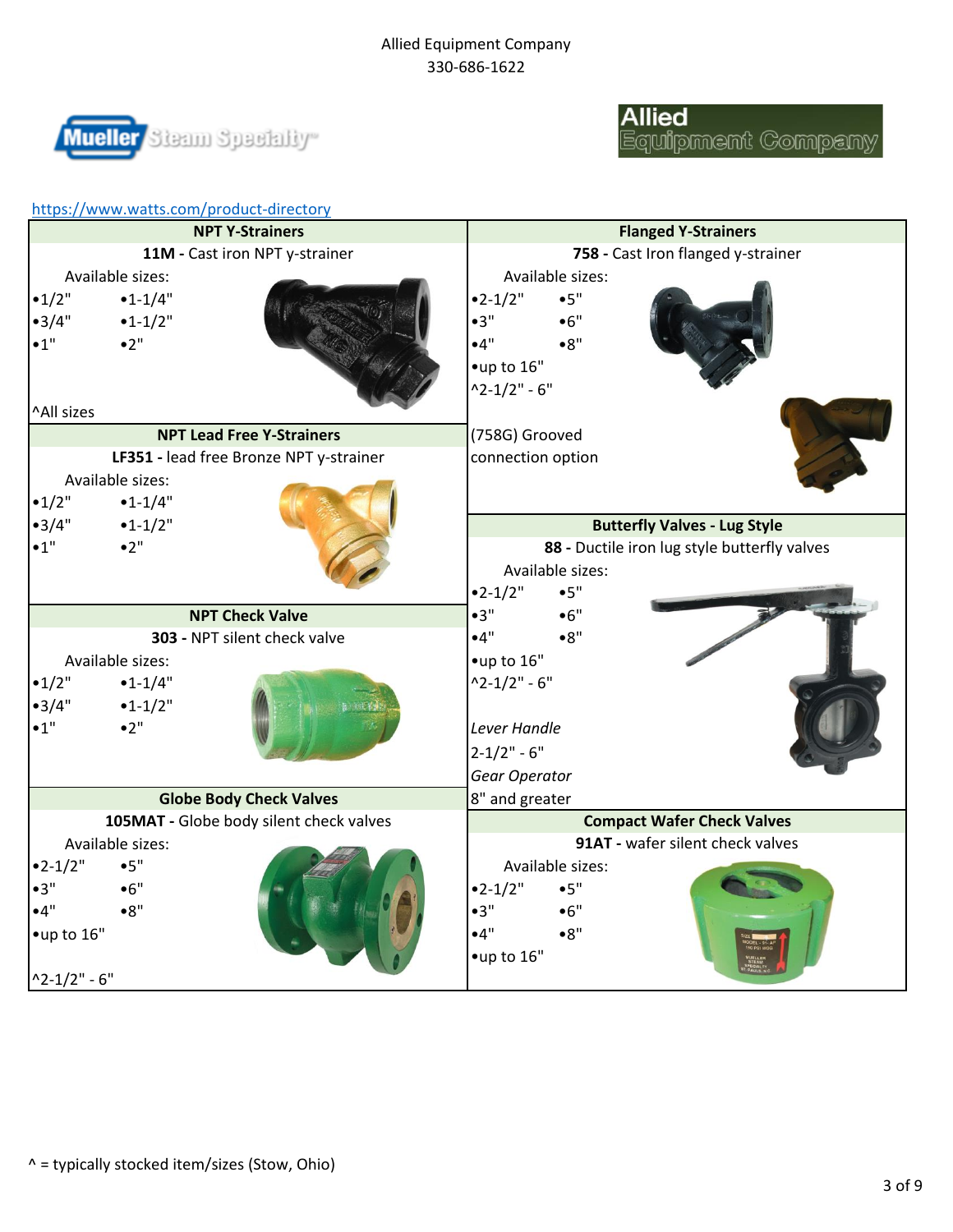#### Allied Equipment Company 330-686-1622



### **Allied** Equipment Company

#### <https://www.petersenproducts.com/Temperature-Pressure-Pete-s-Plug-s/1952.htm>

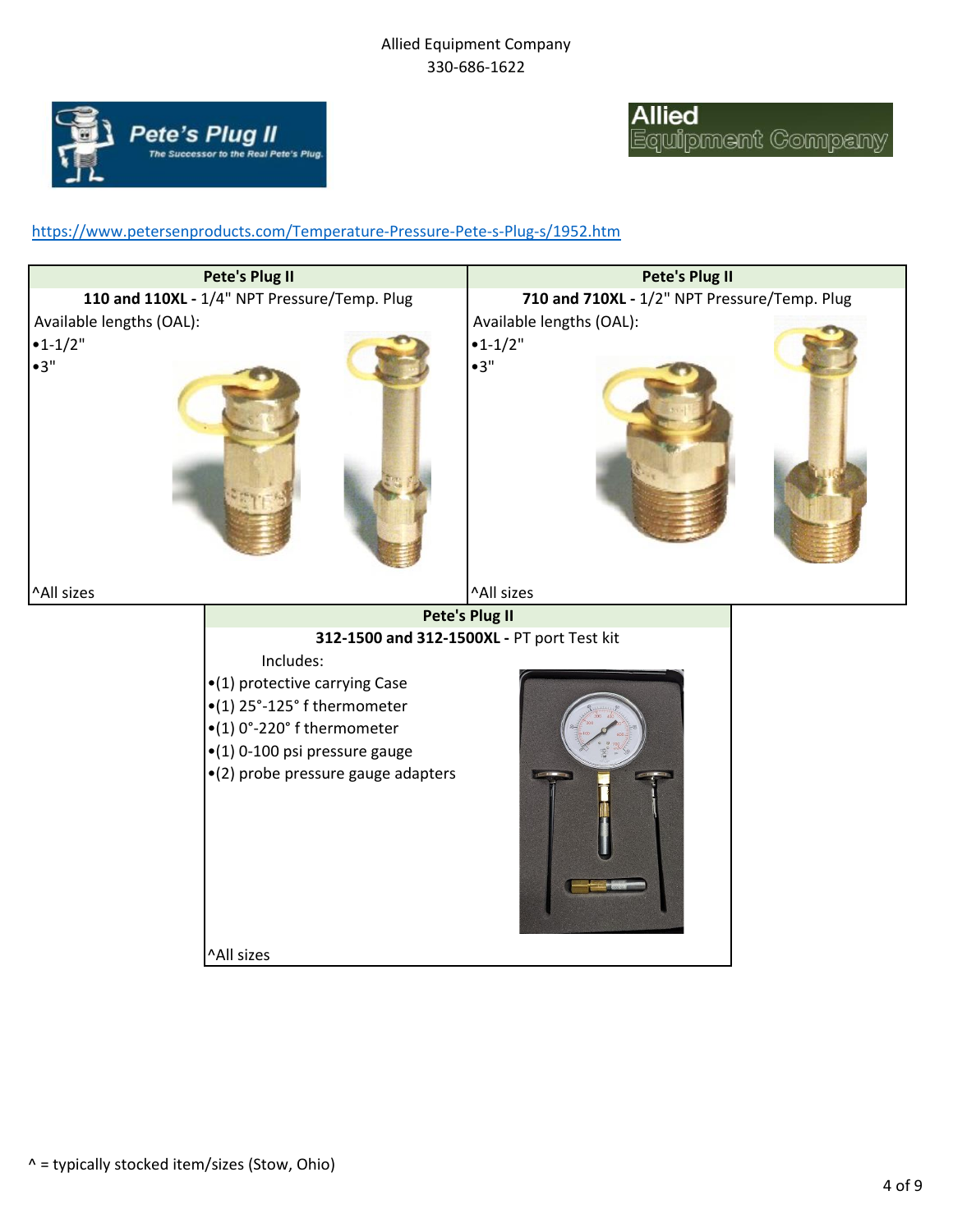

**Allied** .<br>Equipment Company

<http://skidmorepump.com/products/>

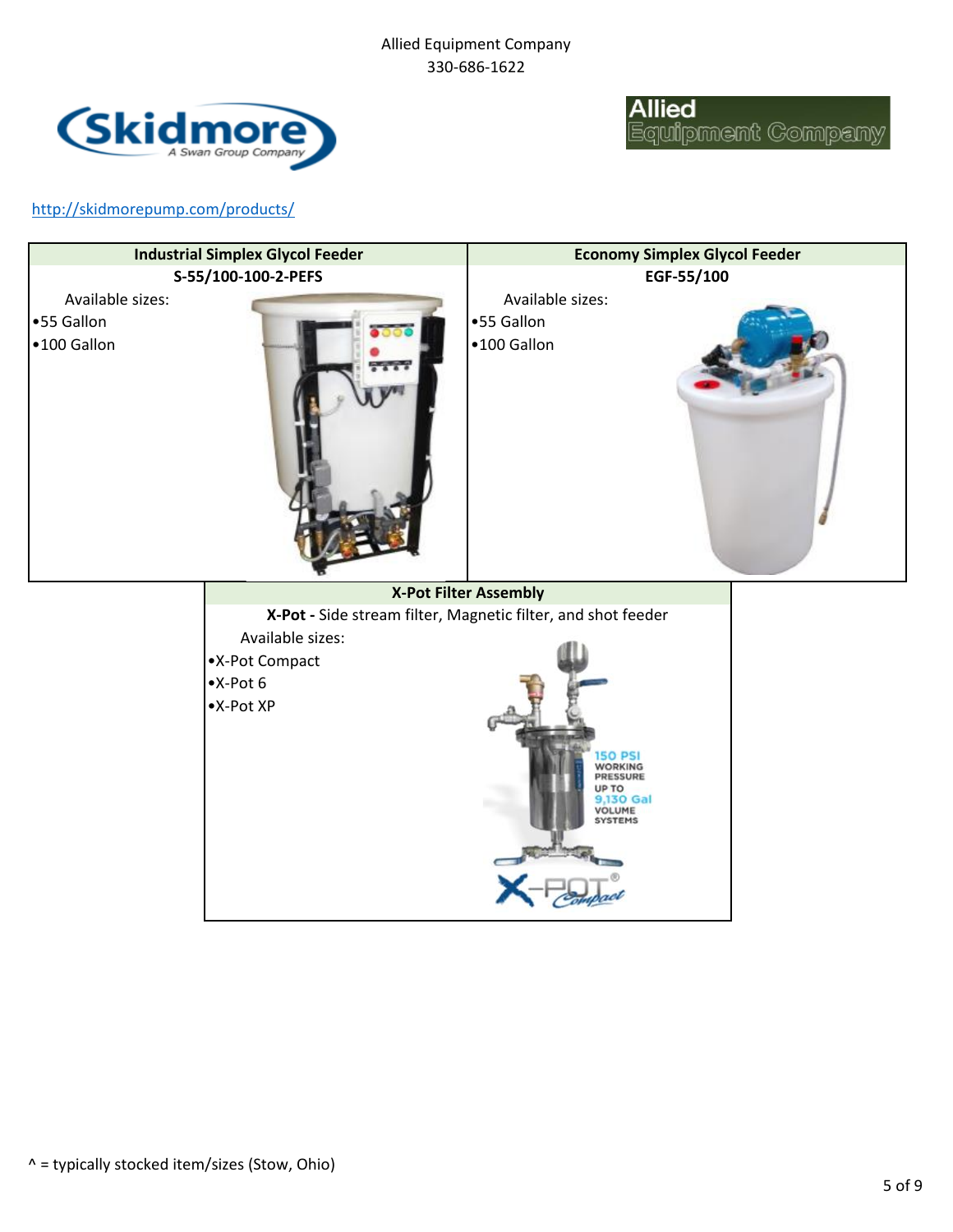



| https://www.tacocomfort.com/                                  |                                                          |
|---------------------------------------------------------------|----------------------------------------------------------|
| <b>Multipurpose valves</b>                                    | <b>Automatic Air Vents</b>                               |
| MPV - Plus two multipurpose valve (Shut-off valve, flow       | Hy-Vent - NPT automatic air vents                        |
| control valve, Non-Slam check valve, flow metering valve, and | Available sizes:                                         |
| straight pattern convertible to a right angle pattern)        | •#400 1/8"                                               |
| Available sizes:                                              | $*44181/2"$                                              |
| $•1-1/2" NPT •3"$                                             |                                                          |
| $•2"$ NPT<br>•4"                                              |                                                          |
| •2-1/2" NPT •5"                                               | ^All sizes                                               |
| •up to 14"                                                    | <b>Pressure Reducing Valves</b>                          |
|                                                               | 335 - NPT bronze pressure reducing valve                 |
|                                                               | Available sizes:                                         |
|                                                               | •3/4"                                                    |
|                                                               | •1"                                                      |
|                                                               |                                                          |
|                                                               |                                                          |
| $^{\wedge}1 - 1/2" - 4"$                                      | ^All sizes                                               |
|                                                               |                                                          |
| <b>Suction Diffusers</b>                                      | <b>Bladder type expansion tanks</b>                      |
| SD - Flanged Rear pullout strainer and flow straightening     | CA/CBX - ASME rated Full/Partial acceptance bladder type |
| device                                                        | expansion tanks                                          |
| Available sizes:                                              | Available sizes:                                         |
| •2"x1-1/2" to 16"x14"                                         | .2.6 Gallon up to 2,640 gallons                          |
|                                                               |                                                          |
|                                                               |                                                          |
|                                                               |                                                          |
|                                                               |                                                          |
|                                                               |                                                          |
|                                                               |                                                          |
|                                                               |                                                          |
|                                                               | <b>PAX10</b>                                             |
|                                                               |                                                          |
|                                                               | *NSF certified PAX option available*                     |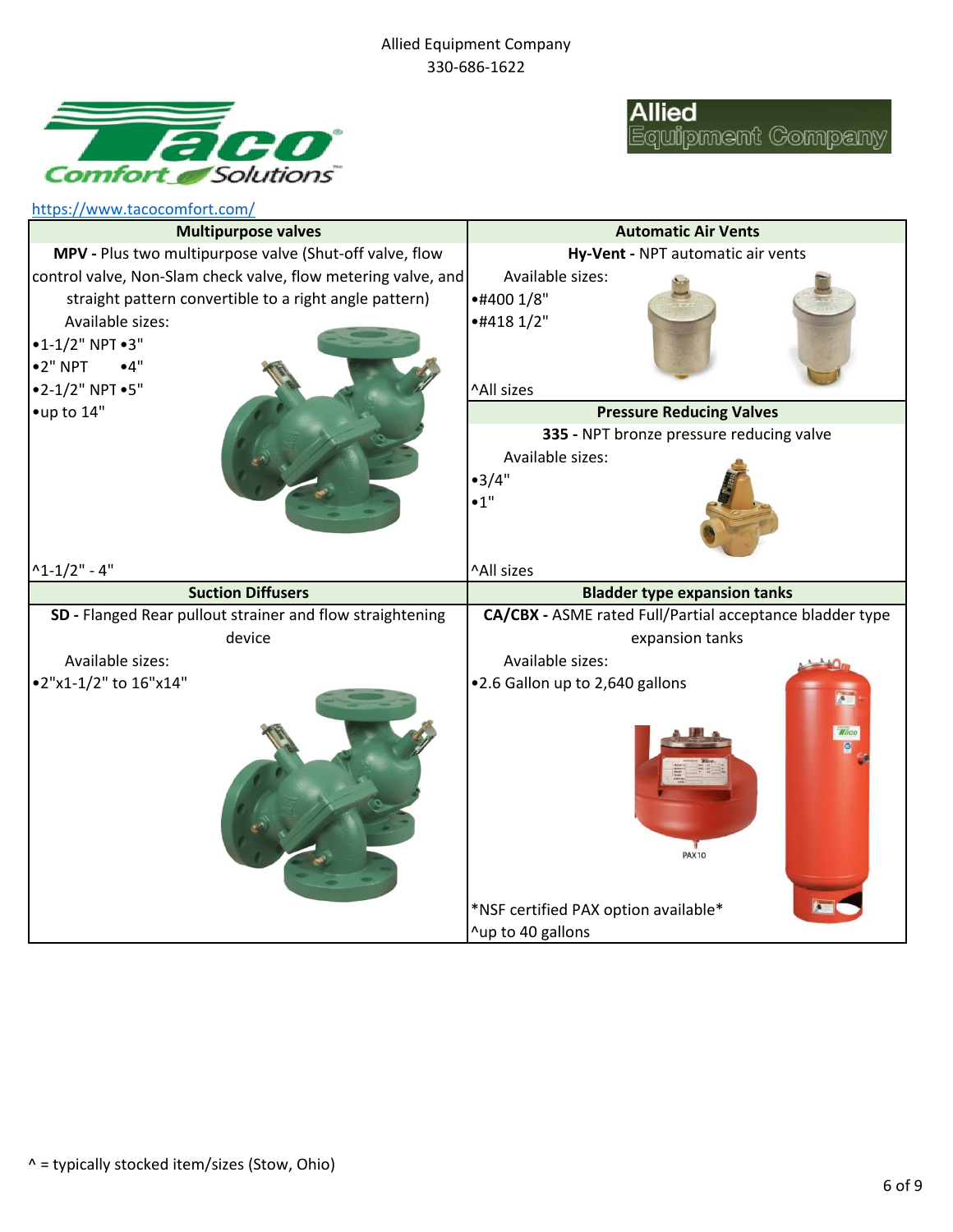

### **Allied** Equipment Company

#### <https://www.twincityhose.com/submittals/> •1-1/2" •4" •2" •5" •2" •5" • **11 •2-1/2"** •6" •2-1/2" •6" •3" •8" •3" •8" •4" •up to 16" •up to 16" \*UL classified lead-free options available\*  $^{\circ}$ 2-1/2" - 6" •1-1/2" •4" •1-1/2" •4" •2" •5" •2" •5" •2-1/2" •6" •2-1/2" •6" •3" •8" •3" •8" •up to 24" **Rubber Expansion Joints MS1 -** single rubber expansion joint Available sizes: Grooved connections available **Rubber Expansion Joints MS2 -** double rubber expansion joint Available sizes: **Flanged Braided Stainless Steel Flex Connector TCHS -** Flanged braided SS Flex connector Available sizes: **Flanged Multi-ply Bellows Pump Connectors MPB -** Flanged multi-ply bellows pump connector Available sizes: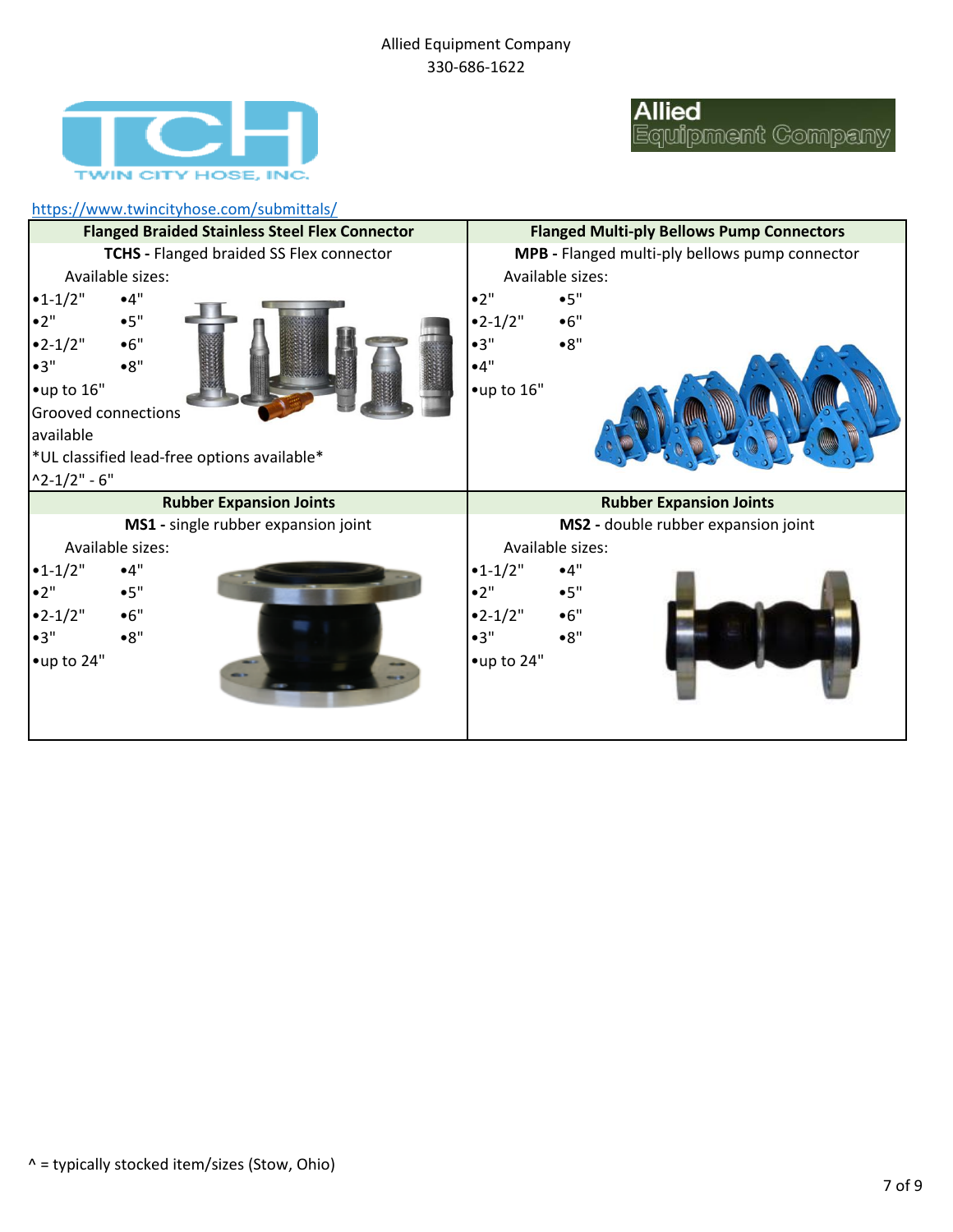

# **Allied**<br>Equipment Company

| https://weissinstruments.com/index.html#top                                                                                                                                                                                                                  |                                                                                                                                                                                                                                                                                                                              |  |  |  |
|--------------------------------------------------------------------------------------------------------------------------------------------------------------------------------------------------------------------------------------------------------------|------------------------------------------------------------------------------------------------------------------------------------------------------------------------------------------------------------------------------------------------------------------------------------------------------------------------------|--|--|--|
| Vari-angle glass thermometers                                                                                                                                                                                                                                | Vari-angle glass thermometers                                                                                                                                                                                                                                                                                                |  |  |  |
| 9VU35 - 3-1/2" stem, 9" glass thermometer<br><b>Available Ranges:</b><br>$•0-120$ °F<br>•30-300°F<br>$\bullet$ 0-160°F<br>$•50 - 400$ °F<br>$•30-180$ °F<br>$•50 - 550$ °F<br>•30-240°F<br>^All sizes up to 240°F                                            | DVU35 - 3-1/2" stem, digital thermometer<br><b>Available Ranges:</b><br>$-50-300$ °F<br>70.4<br>DVU35                                                                                                                                                                                                                        |  |  |  |
| <b>Thermowells</b>                                                                                                                                                                                                                                           | <b>Pressure Gauge Accessories</b>                                                                                                                                                                                                                                                                                            |  |  |  |
| E35-75 - $3-1/2$ " stem thermowell                                                                                                                                                                                                                           | <b>Snubber, Lever Cocks, and Syphons</b>                                                                                                                                                                                                                                                                                     |  |  |  |
| Available materials<br>•Brass<br>• Stainless Steel                                                                                                                                                                                                           | Items<br>•PSNB - snubber<br>•LC14 - Lever Cock<br>•SY14 - Syphon (Steam)                                                                                                                                                                                                                                                     |  |  |  |
| ^All materials                                                                                                                                                                                                                                               | ^All components                                                                                                                                                                                                                                                                                                              |  |  |  |
| <b>Pressure Gauges</b><br>4CTS - 4-1/2" dial type pressure gauge<br><b>Available Ranges:</b><br>$\bullet$ 0-15 psi<br>$•0 - 200$ psi<br>$•0-30$ psi<br>$•0 - 300$ psi<br>$•0-60$ psi<br>$•0 - 400$ psi<br>$•0 - 100$ psi<br>$•0 - 600$ psi<br>$•0 - 160$ psi | <b>Liquid Filled Pressure Gauges</b><br>LF441 - 4 dial type, liquid filled, pressure gauge<br><b>Available Ranges:</b><br>$•0-15$ psi<br>$•0 - 200$ psi<br>$•0-30$ psi<br>$•0 - 300$ psi<br>200 <b>bbi <i><u>sens</u></i></b><br>$•0-60$ psi<br>$•0 - 400$ psi<br>$•0 - 100$ psi<br>$•0 - 600$ psi<br>•0-160 psi •0-1000 psi |  |  |  |
| ^All sizes up to 200 psi                                                                                                                                                                                                                                     | *NOT to be used in steam applications*                                                                                                                                                                                                                                                                                       |  |  |  |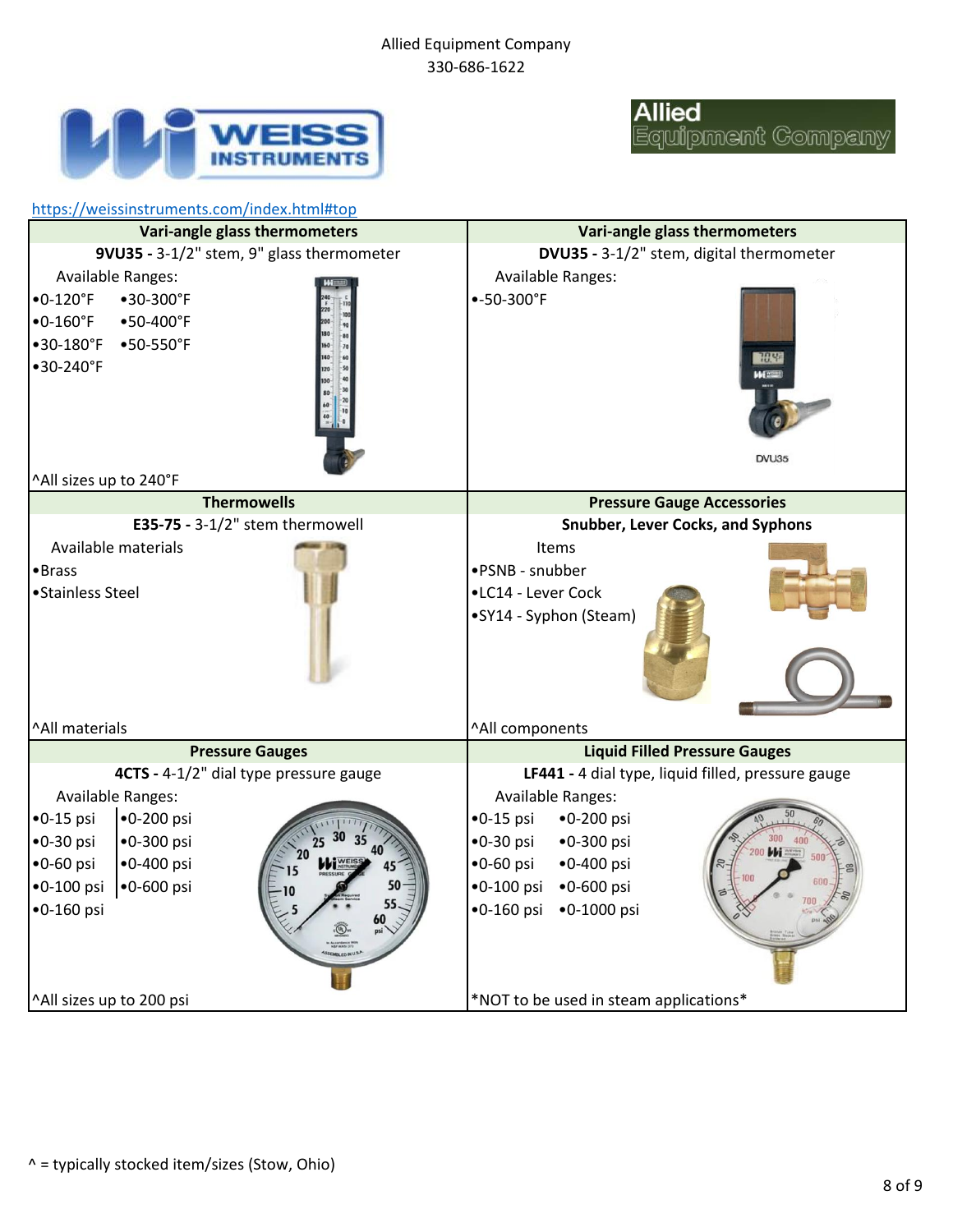# **Allied Equipment Company**

1337 Commerce Drive, Unit 1, Stow, OH 44224 PO Box 314, Hudson, OH 44236 www.alliedequipmentco.com

330.686.1622 Fax: 330.686.9185 info@alliedequipmentco.com

#### **ABSOLUTE**

Gas Fired Boilers

**ADAMSON** Hot Water Heaters, Storage Vessels

**AERO TECH** Radiant Ceiling Panel Systems

**APOLLO** Back Flow Preventers, Safety Relief Valves

**BARNES** Sump Pumps, Sewage Pumps

**DeDIETRICH** Cast Iron Boilers, Condensing Boilers

**DELTA COOLING TOWERS** Cooling Towers

**IMI FLOW DESIGN** Flow Devices, Hose Kits

**KAMPMANN** Trench Heating, Perimeter Heating

**MARLEY / QMARK / BERKO** Electric Heaters

**MUELLER**  Strainers, Check Valves, Butterfly Valves

**NIDEC (EMERSON)** Variable Frequency Drives

**NILES STEEL TANK / NST** Tanks, Water Heaters

**PETE'S PLUGS**

Temperature and Pressure Test Plugs

**RAYPAK** Gas Fired Boilers, Water Heaters

**SKIDMORE** Condensate, Vacuum and Boiler Feed Pumps

**SYNCROFLO** Water Booster Systems, Variable Speed Packages

**TACO** Pumps, Heat Exchangers, Hydronic Specialties, Tanks

**TRANTER** Heat Exchangers

**TWIN CITY HOSE** Pump Connectors, Expansion Compensators

**VMC GROUP (AMBER BOOTH)** Vibration, Shock, Seismic and Sound Control

**WATSON McDANIEL** Steam Traps & Controls

**WEINMAN** Centrifugal Pumps, Vertical Turbines

**WEISS INSTRUMENTS** Thermometers, Pressure Gauges

**WESSELS, JOHN WOOD, JL WINGERT** Tanks, Glycol Feed Systems, Shot Feeders, Solid **Separators** 

**ZEHNDER RITTLING** Fintube, Baseboard, Unit Heaters, Cab Heaters